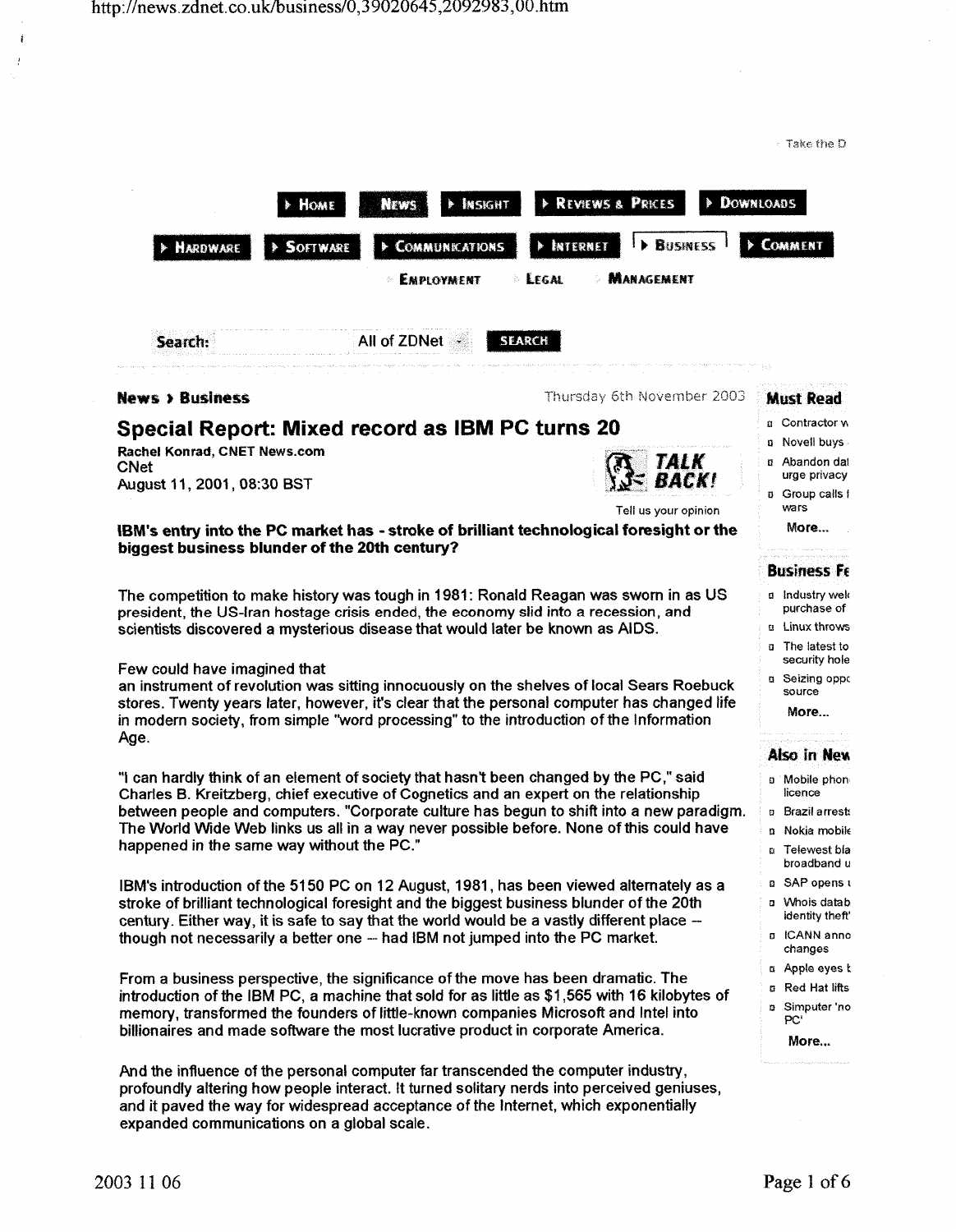As it became a staple of the workplace, however, the new machine also carried some ugly consequences.

It created a cubicle culture of partitions and closed spaces across the floors of office buildings, providing a new excuse to avoid face-to-face interaction in a society already heavily divided along ethnic and socioeconomic lines. Some say the PC's arguable contribution to productivity contributed to a workaholic ethic in which many professionals feel tired and unhappy.

Two decades later, the personal computer is still changing culture. More than half of all US households have a PC, enabling the Internet to evolve from a government and academic niche to a mainstream communications medium. Therein lies its lasting legacy and greatest historical significance to technology veterans and sociologists alike.

"Just as we could have rode into the sunset," Intel Chairman Andy Grove said on Wednesday at a 20th anniversary party for the IBM PC, "along came the Internet, and it tripled the significance of the PC... It doesn't stand alone, and it has to be connected. Its utility now comes from what it's connected to."

As the media focuses on IBM's role in the phenomenon, it is interesting to note that Big Blue did not invent the desktop computer and has never claimed that distinction.

A renegade Silicon Valley start-up introduced a desktop computer, the primitive Apple I, in 1976. RadioShack had been selling TRS-80s (derisively dubbed ''Trash-80s") since 1978. Computer scientists had been working on incremental ways to reduce the size of mainframes for more than a decade, though few believed consumers would buy such devices.

IBM did not even coin the term "personal computer." Hewlett-Packard claims those bragging rights, pointing to an advertisement from 4 October, 1968, in Science magazine. The ad introduced "the new Hewlett-Packard 911A personal computer," a \$4,900 calculator that could handle magnetic cards.

Few computer aficionados were overwhelmed by IBM's first attempt at making a PC. The 1981 edition came with a 4.77MHz Intel 8088 processor, 16 kilobytes to 256 kilobytes of memory, and an operating system called DOS 1.0. IBM managers used off-the-shelf parts, an operating system from Microsoft and chips from Intel, and they marketed it through independent distributors such as Sears and Computerland.

At the time, people who used PCs- mainly academics and scientists conducting mathematic research or laboratory simulations- said the IBM machine was inferior to minicomputers such as the polished Apple II, Programmed Data Processors (PDP-11 and PDP-10) from Digital Equipment Corp. (DEC) and the Virtual Address eXtensio (VAX}.

They complained that DOS 1 .0 offered much less than a smoother, faster operating system called Control Program/Microcomputers (CP/M}, created by Gary Kildall, a computer science teacher at the U.S. Naval Postgraduate School. Kildall, buddy ofthe young Apple creators in California, created CP/M in 1972, nearly a decade before the IBM PC.

David Jones, professor of computer science at McMaster University in Hamilton, Ontario, still has the IBM PC that his father-in-law, an IBM veteran, gave him in 1981. As a first-year undergraduate at the University of Western Ontario, Jones spent \$1 ,500 for his first PC -- <sup>a</sup> CP/M with two floppy disk drives and 128 kilobytes of RAM-- a few months before receiving his IBM gift. He overwhelmingly preferred the CP/M.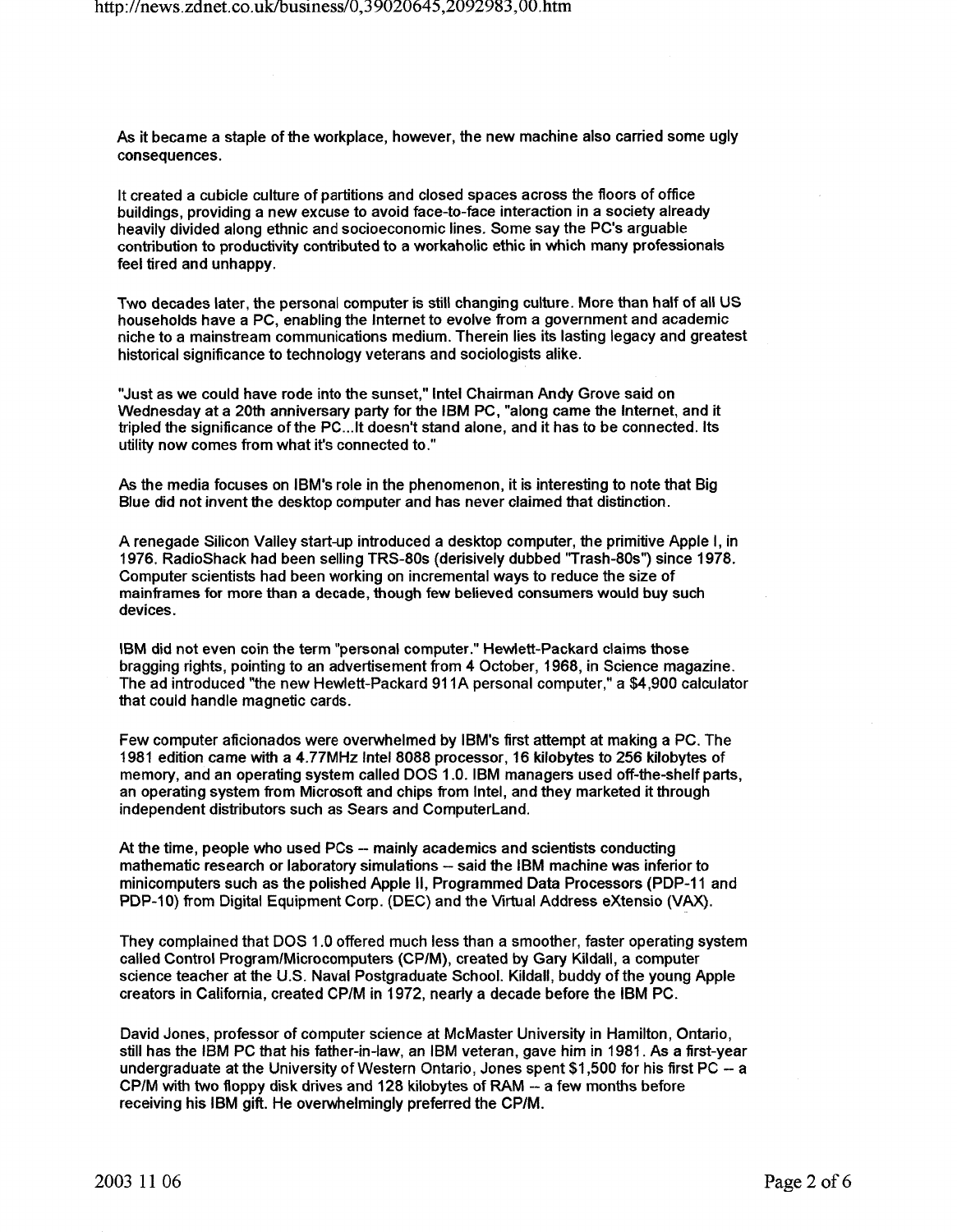"To a nerd like me, a computer science undergrad student who had played with Apples and CP/Ms, the IBM was technologically very unimpressive," said Jones, who went on to receive his PhD in computer science from Stanford University and is now president of Electronic Frontier Canada. "IBM outsourced it. Many technological people recognized this. They said, 'Look, this is just a vanilla machine that's not very impressive or superior to anything else.' It didn't have a great operating system or a great deal of software."

Even IBM didn't fully believe in the little machine. Senior executives greatly underestimated demand, originally planning to sell 241,683 PCs from 1981 to 1986. Instead, it sold about that many in the first full year and 3 million during the first five years.

"Part of it was just being conservative -- the IBM culture," said David Bradley, who joined IBM in 1975 and was one of the original 12 engineers on the PC. "And the other part of it was, who understood the PC business in 1981? You had a company named after a fruit, the Trash-80 selling to hobbyists -- either this was going to be the next big thing or it was going to be nothing."

With IBM's help, it became the next big thing. Big Blue lent a legitimacy that a group of 20 somethings in Cupertino could not. With the stamp of one of America's most respected brands, backed by a powerful marketing campaign, the IBM PC became a machine that people believed would change the world.

Time magazine named the computer the 1982 "Man of the Year." In the article, Time said the PC could "send letters at the speed of light, diagnose a sick poodle, custom-tailor an insurance program in minutes, test recipes for beer." The article cited a poll in which 80 percent of Americans said they expected home computers to be as common as television sets or dishwashers.

IBM's entry into the PC market triggered an explosion in sales. In 1980, about 25 fledgling computer companies sold 724,000 PCs for \$1.8bn, according to industry research firm Dataquest. In 1981, when IBM joined the fray, nearly 50 companies sold 1.4 million PCs for nearly \$3bn. In 1982, roughly 100 companies sold 2.8 million PCs for nearly \$5bn.

"I don't think IBM's entry made the difference, but it certainly was a statement that computers for individual people made sense," said Douglas A. Davis, professor of psychology and an expert on the relationship between humans and computers at Haverford College. "That was something not everybody believed at the time."

In addition to flexing its marketing muscle, IBM fueled the PC market through a business strategy that academics and business leaders still debate as a masterstroke or a mis.calculation: it licensed the operating system from Microsoft and the chips from Intel, permitting the bit players to sell their products to other companies.

In doing so, Big Blue made Bill Gates and Andy Grove phenomenally rich, and it spawned an industry of PC "clones" that would soon outpace IBM itself.

Some of the first to seize on that concept were Jim Harris and Rod Canion, Texas Instruments engineers who in 1982 ambled from their Houston offices to the nearby House of Pies restaurant to discuss a business plan for selling IBM clones. They emerged with a series of drawings depicting how their PCs should look, scribbled on a paper placemat because they forgot their notebooks. Later that year they founded Compaq Computer.

The key to Compaq's success was the reverse-engineering of one of the few pieces of proprietary software in the IBM PC -- the basic input/output system (BIOS). Without knowing the BIOS, clones couldn't effectively run popular software such as the Lotus 1-2-3 spreadsheet.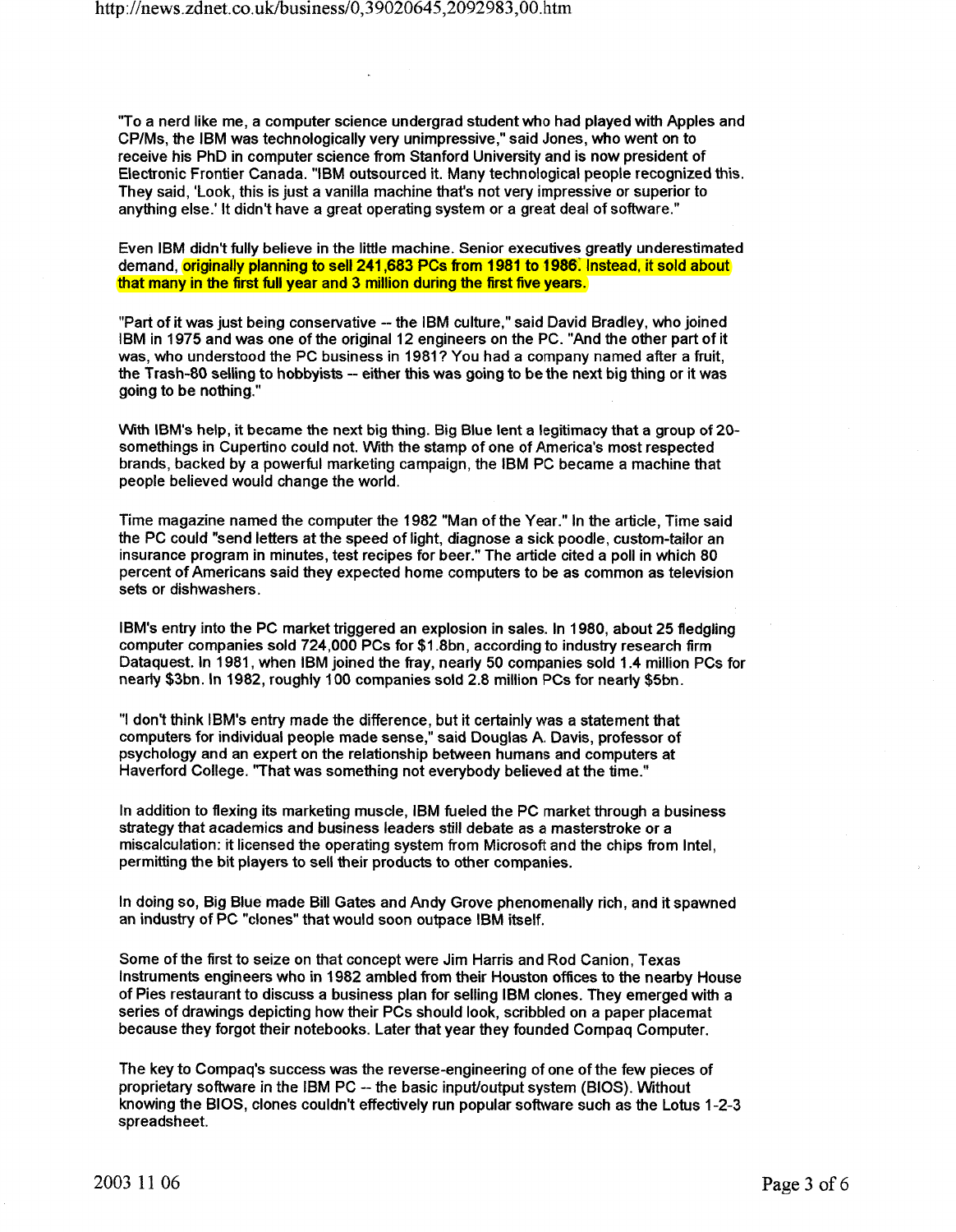"It must have worked," Canion laughed, recalling the laboratory detective work. 'We got our funding."

In fact, Compaq set a record for the largest first-year sales of any American business. It reached the Fortune 500 list and surpassed \$1bn in revenue faster than any other company. Nine years after Compaq was founded, it employed more than 10,000 people and operated in 65 countries.

Hundreds of clone makers jumped into the market, stealing customers from IBM with lower prices and more attractive machines. By 1986, more people bought clones than they did IBM PCs.

Clones weren't Big Blue's only problem. The company, which unveiled its first computer in 1952 and enjoyed a 70 percent market share in the '60s and '70s, was also struggling to shake off the debilitating yoke of a federal antitrust investigation. In January 1969, the government began a crusade to break it into smaller companies that would compete against one another.

From 1975 to 1980, the parties called 974 witnesses and read 104,400 pages of transcripts, according to Emerson Pugh's 1995 book "Building IBM: Shaping an Industry and Its Technology." The 13-year investigation required IBM to retain 200 attorneys. The government abandoned the effort entirely in 1982 - largely because clones had eroded Big Blue's dominance-- but IBM staggered out of the courtroom with a shaken confidence; it was further slowed by a rigid corporate hierarchy that pre-dated the upstarts in Houston and the Silicon Valley.

Preoccupied with the antitrust fallout and overcompensating for long-standing monopoly allegations, people who developed the IBM PC said they didn't consider the ramifications of Microsoft, Intel or clones. After the antitrust ordeal, IBM wanted as many people as possible to participate in the market.

"I never thought about any of that," Bradley said Wednesday. "Maybe I should have. But frankly, our goal was to have everyone in the industry participate. From that standpoint, we got exactly what we planned."

In 1987, as its market share eroded, IBM tried to recapture sales by creating the PS/2 computer, built with a proprietary operating system called OS/2 and hardware dubbed Micro Channel Architecture. But the PC industry would not support the new technology as a standard, and by early 19951BM had halted PS/2 development and begun to back away from the OS/2 in the consumer market.

The resulting "open architecture" environment had legions of supporters-albeit few on Wall Street. IBM's stock plummeted throughout the late 1980s and early 1990s, hitting about \$10 per share at its nadir, the summer of 1993. (It now trades at more than \$1 00 per share, based mainly on the strength of revenue from notebook computers, services and popular software for e-commerce companies.)

Computer scientists and other academics, who don't view the world through a purely financial lens, said open architecture was a good thing, regardless of what it did to IBM's fortunes. Had all computer companies been dictated by any single technology standard, the PC would be neither as affordable nor as useful as it is today, they say.

"I frankly think they did the world a big favour," said computer engineering professor Ken Kennedy, director of the Center for High Performance Software Research at Rice University. Kennedy was co-chairman of the Presidenfs Information Technology Advisory Committee and worked on supercomputers at IBM in 1978-79.